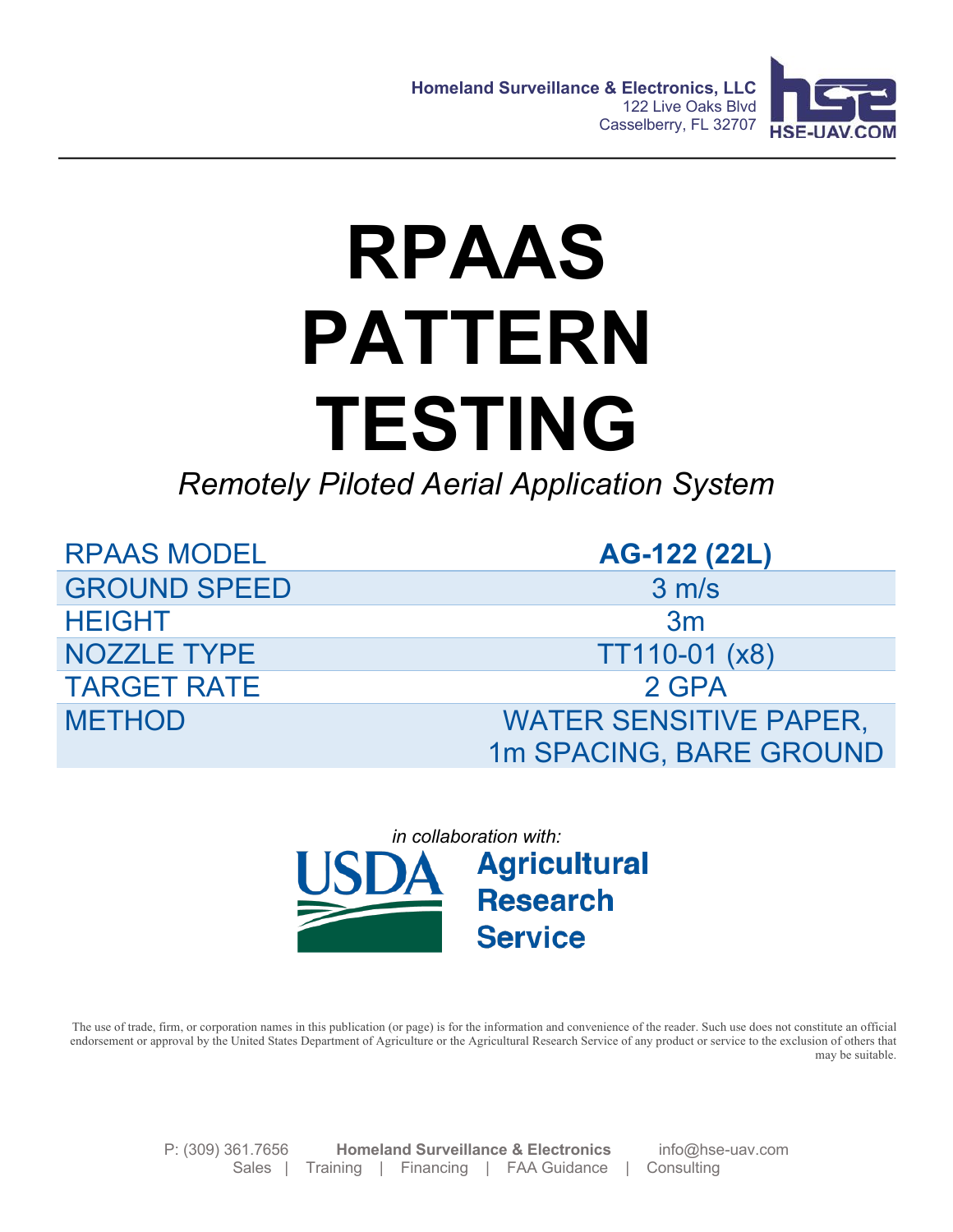| Pilot    | <b>Nick Nawratil</b><br>Hylio<br>1020 Agnes Road<br>Richmond, TX 77469<br>832-235-0839<br>nicknawratil@hyl.io |                       |                                                                                                             | Analyst | Dr. Dan Martin<br>3103 F&B Road<br>College Station, TX 77845<br>979-260-9584<br>dan.martin@usda.gov |                           | USDA-ARS Aerial Application Technology                                                       |                                                |                                         |                                                                                            |                                         |                                                          |                                      | AG-122 3m 3ms -                                                                          |  |
|----------|---------------------------------------------------------------------------------------------------------------|-----------------------|-------------------------------------------------------------------------------------------------------------|---------|-----------------------------------------------------------------------------------------------------|---------------------------|----------------------------------------------------------------------------------------------|------------------------------------------------|-----------------------------------------|--------------------------------------------------------------------------------------------|-----------------------------------------|----------------------------------------------------------|--------------------------------------|------------------------------------------------------------------------------------------|--|
| Aircraft | Reg. #: AG-122 3m 3ms<br>Series #: 1<br>Hylio<br>Make:<br>Model:<br>AG-122<br>Notes:                          | ation<br>onfigur<br>ပ | Spray: Water/Dye<br>Target Rate:<br>Boom Press: 63 psi<br>TT110-01 (x8)<br>Orif. #: 01, Def. = $90^{\circ}$ |         | 2 GPA                                                                                               | ata<br>$\Box$<br>Ħ<br>lā, | Airspeed:<br>Spray Height:<br>Wind Speed:<br>Cross-Wind:<br>Ambient Temp: 75 °F<br>Humidity: | $-2$ mph<br>10 ft<br>9 mph<br>$0.0$ mph<br>57% | ta<br>Da<br>red<br><b>US</b><br>Θã<br>⋝ | VMD:<br>$Dv01$ :<br>Dv09:<br>RS:<br>DSC:<br>Drops/in <sup>2</sup> : 387<br>Coverage: 8.78% | 298 µm<br>170 um<br>440 um<br>0.91<br>M | $\overline{9}$<br>$\overset{\circ}{\leq}$<br><b>NGSD</b> | VMD:<br>Dv01:<br>Dv09<br>RS:<br>DSC: | *****<br>$*****$<br>$*****$<br>*****<br>$*****$<br>Computed based on<br>reported nozzles |  |



| .<br>ine<br><br>-xtremelv<br>- 35<br>$-1$ |  |  |  |       |
|-------------------------------------------|--|--|--|-------|
|                                           |  |  |  | oarse |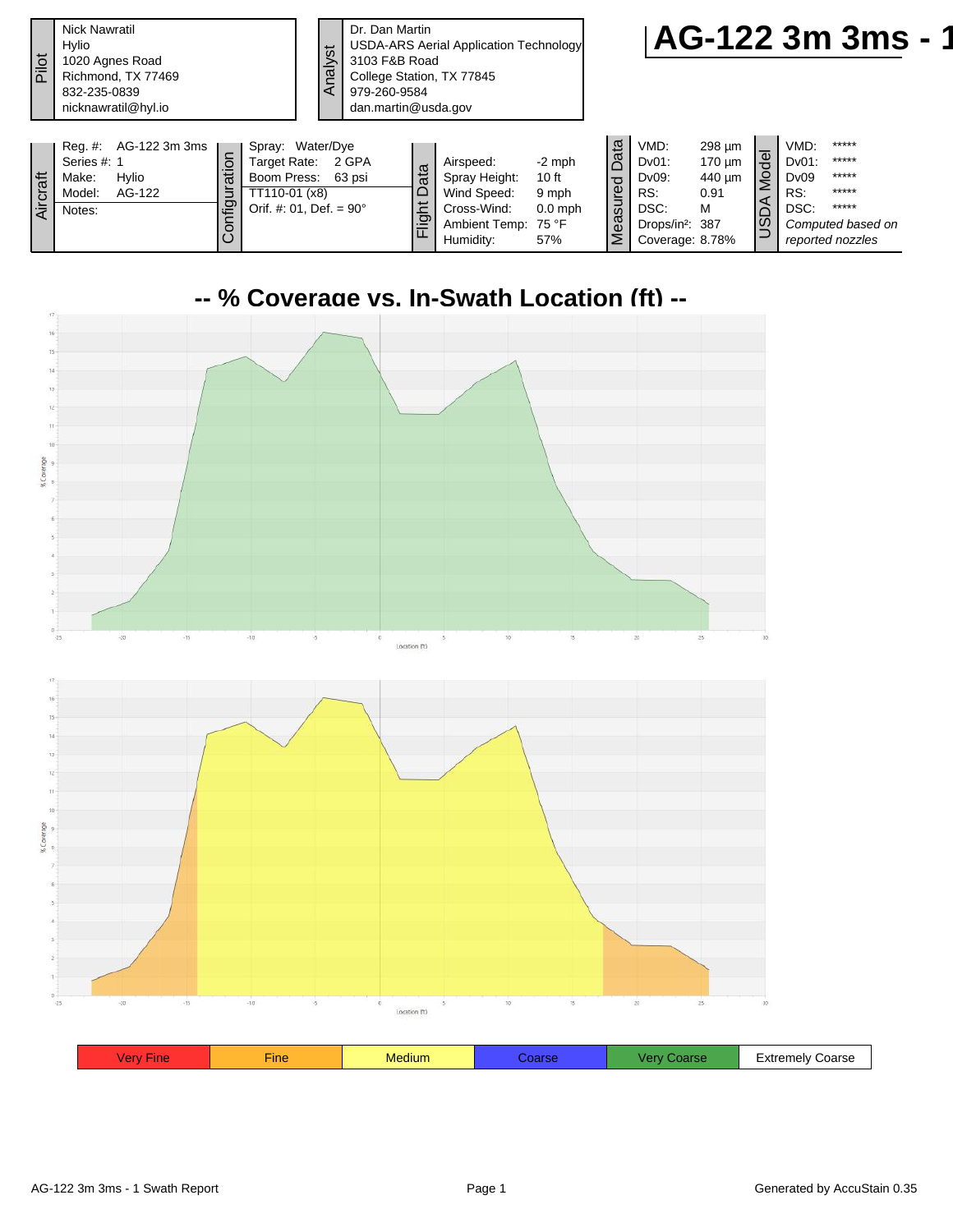

## **-- Simulated Overlap, In-Field Uniformity --**

 $CV$ 

Swath

| Swath | CV  |
|-------|-----|
| 24 FT | 22% |
| 26 FT | 19% |
| 28 FT | 15% |
| 30 FT | 12% |
| 32 FT | 14% |
| 34 FT | 18% |
| 36 FT | 23% |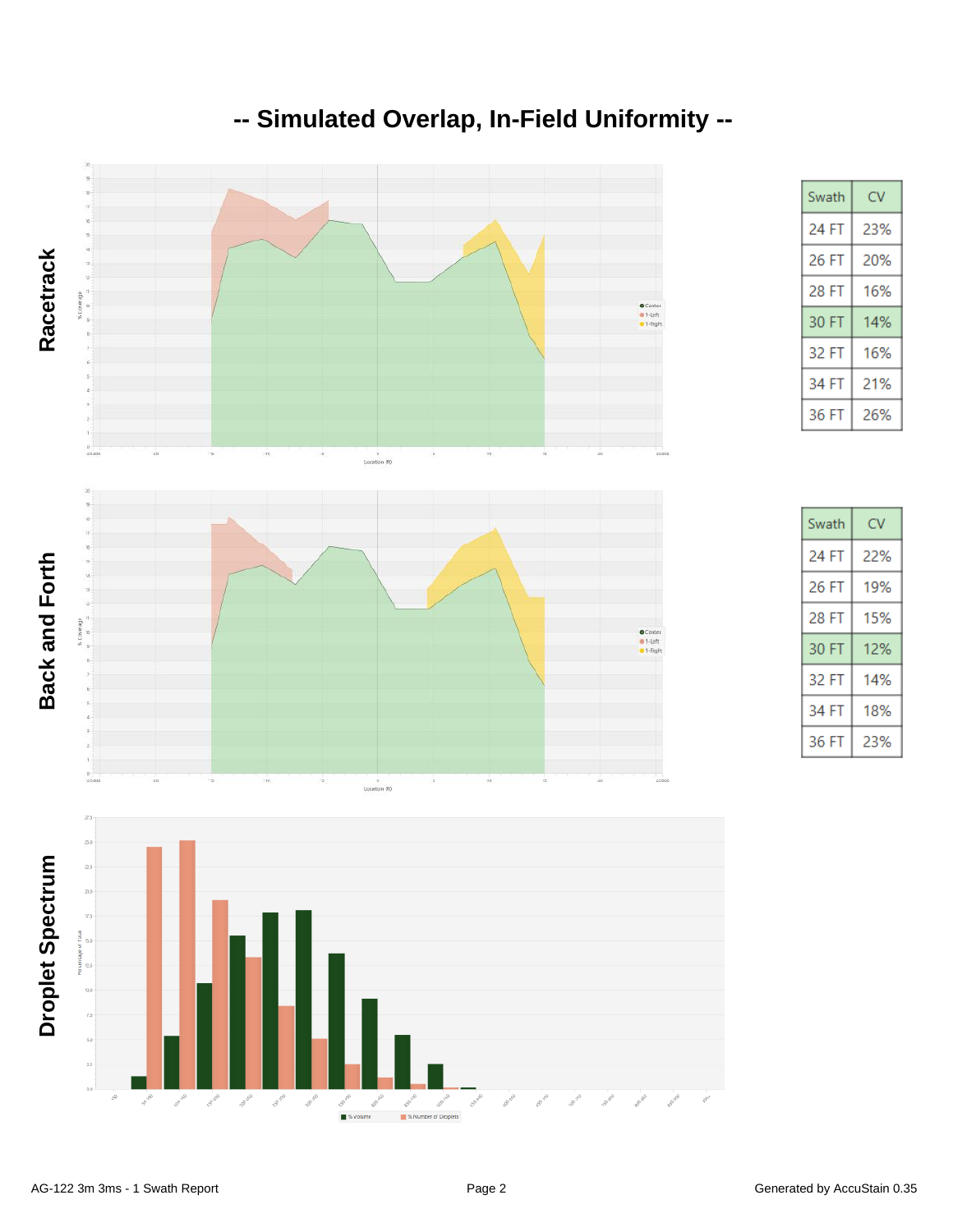$RS = 0.94%$  $DSC = F$ 









 $D/in^2 = 427.60$  $VMD = 202 \mu m$  $Dv01 = 120 \mu m$  $Dv09 = 383 \mu m$  $RS = 1.30%$  $DSC = F$ 

| AG-122 3ms_9       |
|--------------------|
| $Cov = 14.08%$     |
| D/in^2 = $727.38$  |
| $VMD = 274 \mu m$  |
| $Dv01 = 157 \mu m$ |
| Dv09 = 393 µm      |
| RS = 0.86%         |
| $DSC = M$          |
|                    |



**AG-122\_3ms\_12**  $Cov. = 14.73%$  $D/in^2 = 635.10$  $VMD = 289 \mu m$  $Dv01 = 171 \mu m$  $Dv09 = 448 \mu m$  $RS = 0.96%$  $DSC = M$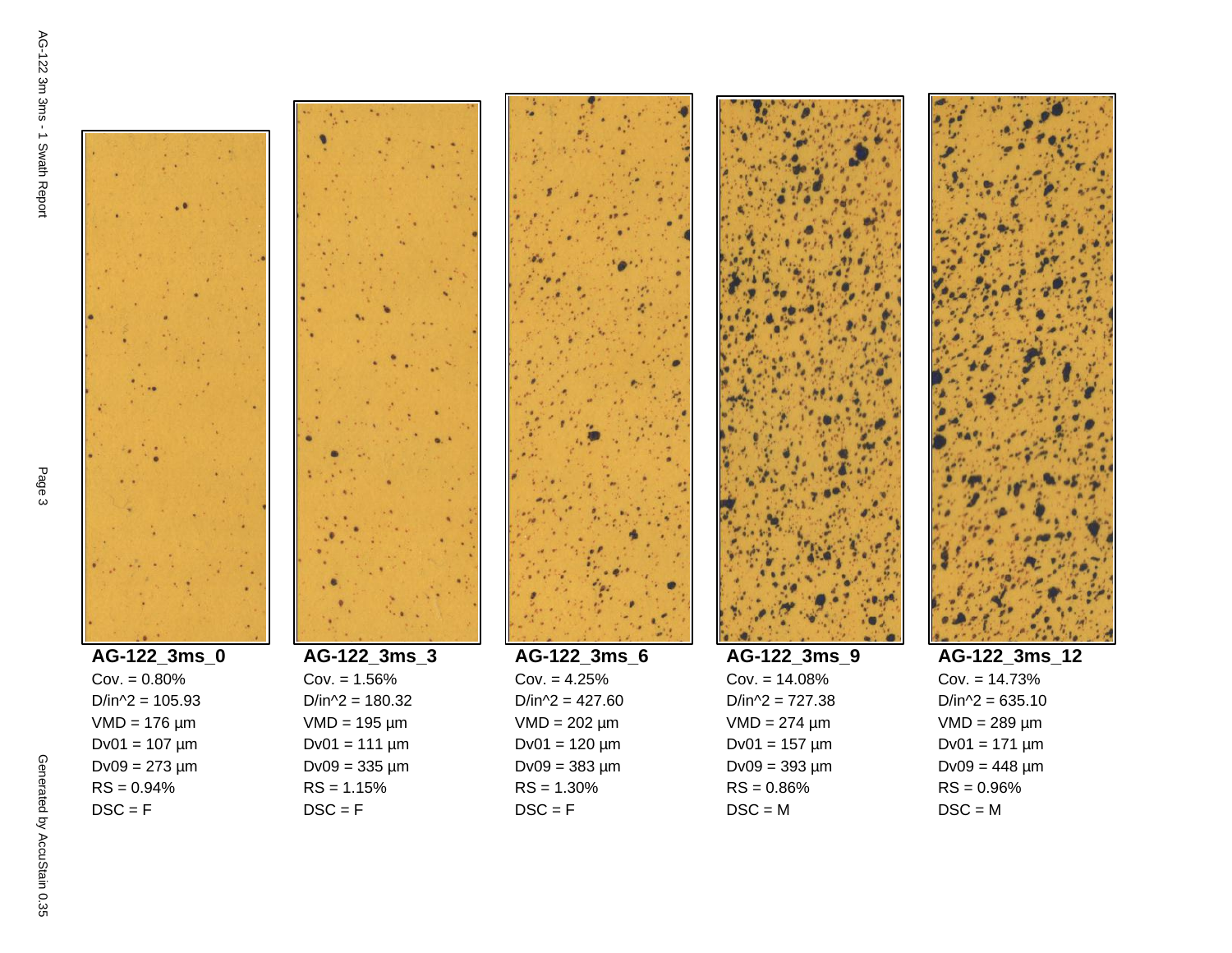











**AG-122\_3ms\_27**  $Cov. = 11.64%$  $D/in^2 = 388.69$  $VMD = 321 \mu m$  $Dv01 = 191 \mu m$  $Dv09 = 430 \mu m$  $RS = 0.74%$  $DSC = M$ 

 $D/in^2 = 531.91$  $VMD = 301 \mu m$  $Dv01 = 177 \mu m$  $Dv09 = 430 \mu m$ 

 $RS = 0.84%$  $DSC = M$ 



 $RS = 0.77%$  $DSC = M$ 



 $VMD = 300 \mu m$  $Dv01 = 183 \mu m$  $Dv09 = 398 \mu m$  $RS = 0.72%$ 

 $DSC = M$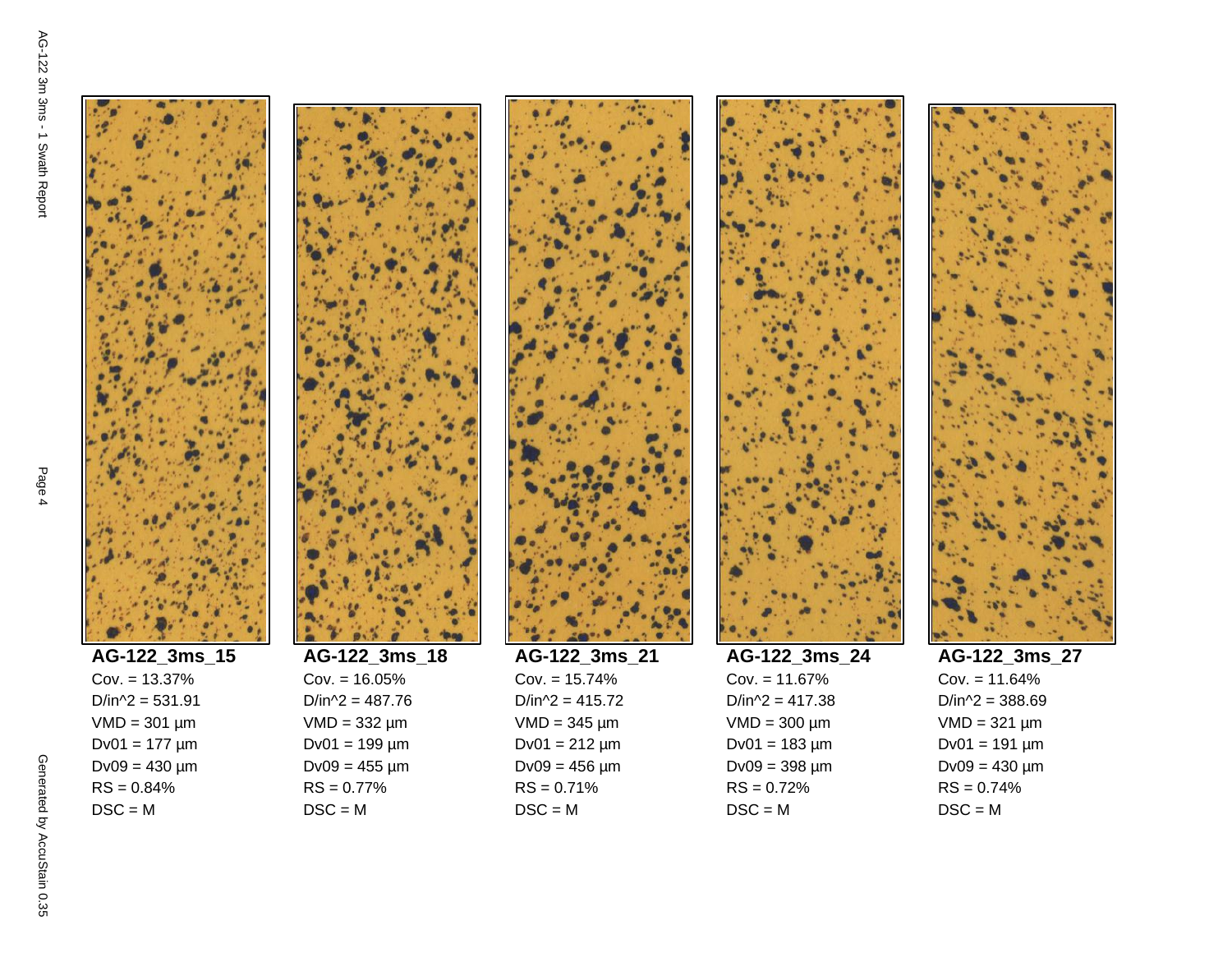

 $D/in^2 = 462.13$  $VMD = 315 \mu m$  $Dv01 = 188 \mu m$  $Dv09 = 468 \mu m$  $RS = 0.89%$  $DSC = M$ 



 $RS = 0.94%$  $DSC = M$ 



 $DSC = M$ 



 $D/in^2 = 251.38$  $VMD = 257 \mu m$  $Dv01 = 148 \mu m$  $Dv09 = 370 \mu m$  $RS = 0.86%$  $DSC = M$ 



**AG-122\_3ms\_42**  $Cov. = 2.72%$  $D/in^2 = 231.14$  $VMD = 211 \mu m$  $Dv01 = 129 \mu m$  $Dv09 = 334 \mu m$  $RS = 0.97%$  $DSC = F$